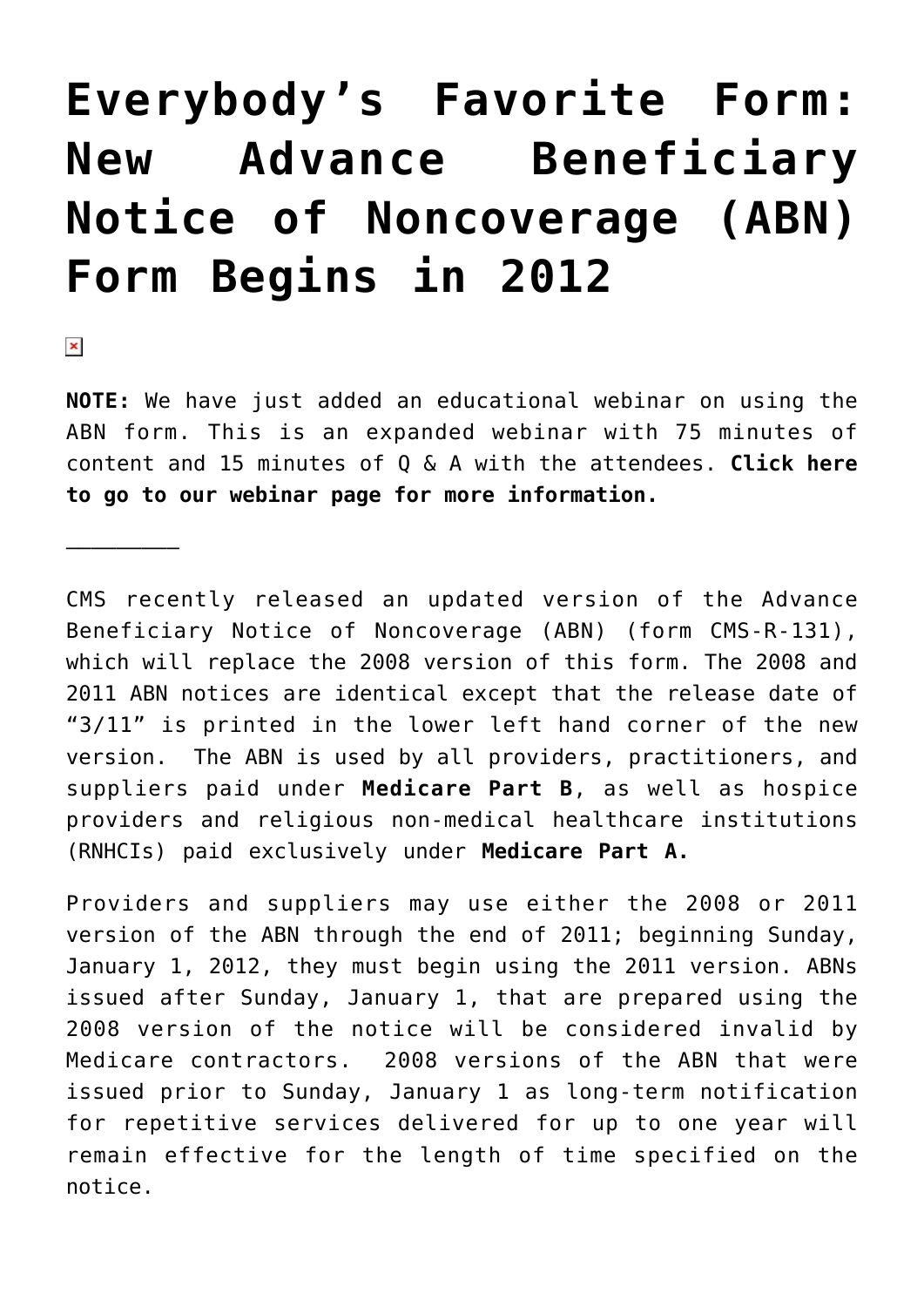# **Okay, here's the good stuff that I get questions on all day every day – how do I use the ABN?**

#### **First, let's understand WHEN you should use the ABN.**

The ABN's reason for being is to allow the physician practice to collect from the patient for services that the patient wants, but are not covered by Medicare. Practices are not expected to give ABNs to patients to cover services that are never covered (called statutory exclusions), however, many find that it helps the patients understand when they receive a bill for the service. (Note: you may collect in full at time of service if you so choose.) With 2011's new wellness benefits, some of the primary reasons for using the ABN have gone away. Patients receive a Welcome to Medicare Visit (not an exam) within the first 12 months of the effective date of Medicare Part B coverage. Medicare beneficiaries are eligible for one Annual Wellness Visit (AWV) every 12 months after they have had Medicare Part B for more than 12 months. This is a "visit" and not a physical examination.

#### **Here's a good example of WHEN you would use the ABN.**

A Medicare patient wants an EKG even though she does not have any diagnoses that would point to an EKG being medically necessary. She is not in her first 12 months of Medicare coverage, therefore she does not qualify for an EKG as a part of her Welcome to Medicare Visit (not an exam.) She believes there may be something wrong with her heart, even though she cannot name any symptoms that would warrant a diagnostic EKG.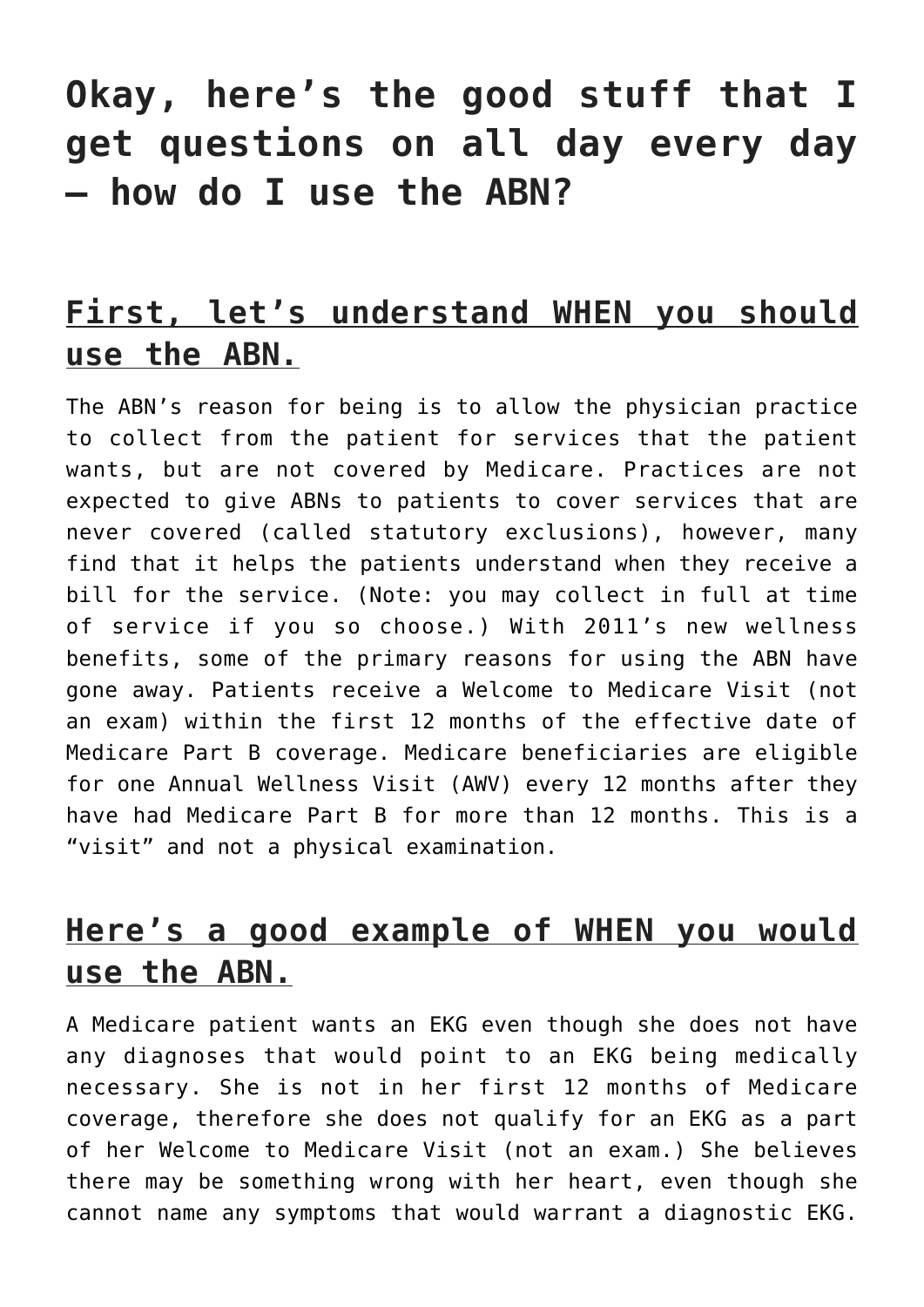In this case, without a diagnosis to support the EKG, an ABN would be appropriate. You would advise the patient that Medicare may not pay for the EKG, in fact probably won't pay for the EKG, and you complete the ABN, showing the patient what she will be paying out of pocket for the test. In the case of Medicare not covering the test, you may charge the patient your full rate for an EKG and are not restricted by the Medicare allowable. If the patient agrees to have the test and signs the ABN stating she understands she will be responsible for the cost of the test if Medicare does not pay, you will provide the patient with a copy of the signed form and will will attach the completed form to the patient's encounter form so the EKG will be billed with the modifier "GA" which indicates an ABN was executed for a service that might be covered by Medicare. In the case where a service is never covered (i.e. statutory exclusions) your Medicare Administrative Carrier (MAC) may require you to append a modifer "GY" when an ABN is signed and on file.

The ABN should be scanned with the encounter form or any other financial paperwork from the visit so it can be retrieved if requested by Medicare during an audit. If you do not archive your paperwork electronically, you should file the ABNs alphabetically by patient name by month. You can also scan the ABN into your EMR.

#### **What are statutory exclusions (services that are never covered) under Part B?**

- Oral drugs and medicines from either a physician or a pharmacy. **Exceptions: oral cancer drugs, oral antiemetic cancer drugs and inhalation solutions.**
- Routine eyeglasses, eye examinations, and refractions for prescribing, fitting, or changing eye glasses. **Exceptions: post cataract surgery. Refer to benefits under DME prosthetic category.**
- Hearing aids and hearing evaluations for prescribing,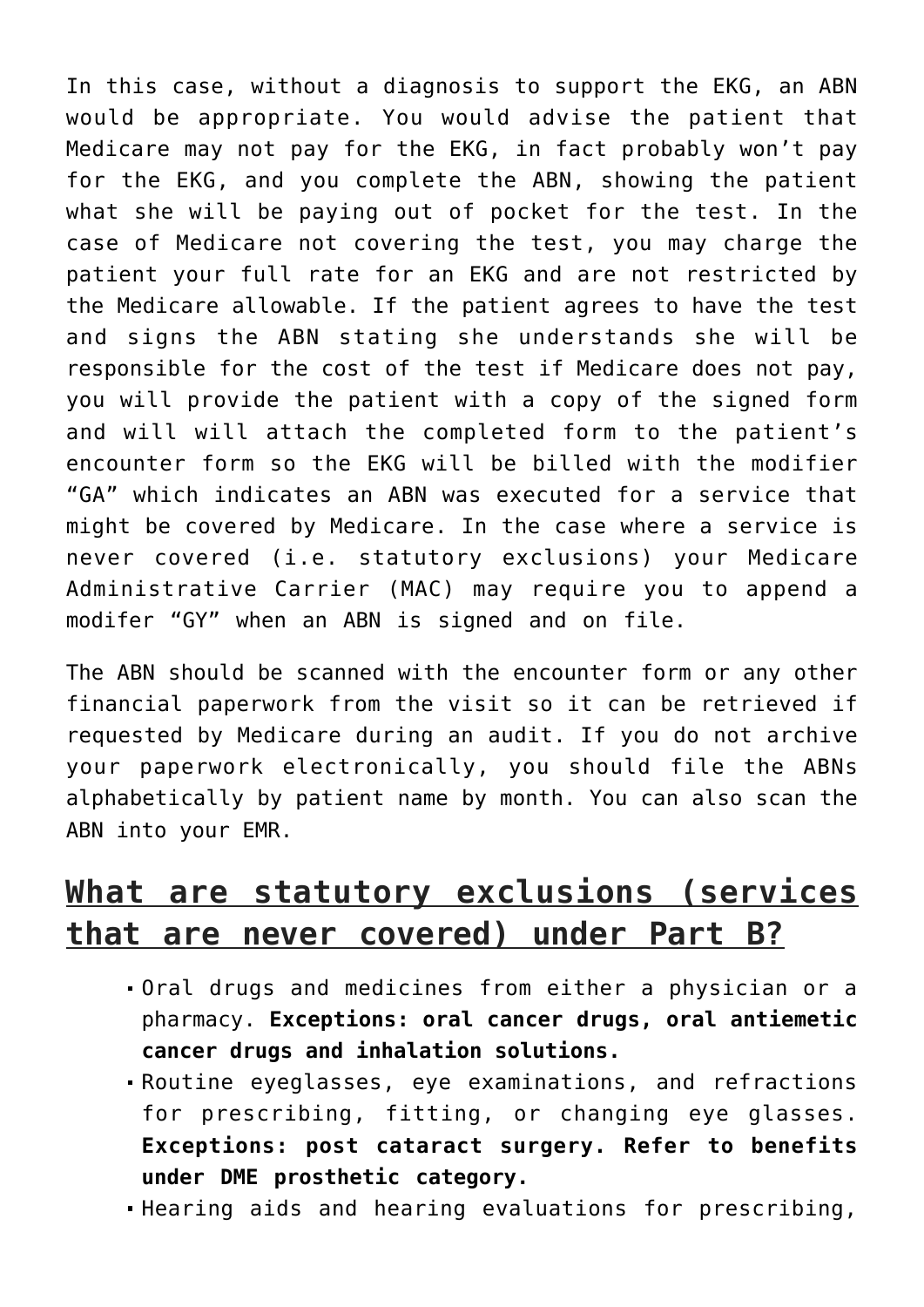fitting, or changing hearing aids.

- Routine dental services, including dentures.
- Routine foot care without evidence of a systemic condition.
- Injections which can be self-administered. **Exceptions: EPO, and clotting factors.**
- Naturopath's services.
- Nursing care on a full-time basis in the home and private duty nursing. (Refer to benefits under Medicare Part A).
- Services performed by immediate relatives or members of the household. Services payable under another government program.
- Services for which neither the patient nor another party on his or her behalf has a legal obligation to pay.
- Immunizations. **Exceptions: Influenza, Pneumovax and Hepatitis B .**
- Wheelchair van ambulance services.
- Cosmetic surgery.

#### **What services doesn't Medicare cover that you would use an ABN for?**

Services that are covered under the Medicare Program may be limited in coverage due to the following:

**Certain diagnoses** – a service may be covered, but that coverage may be limited to certain diagnoses. For example, vitamin B-12 injections are covered, but only for diagnoses such as pernicious anemia and dementias secondary to vitamin B-12 deficiency.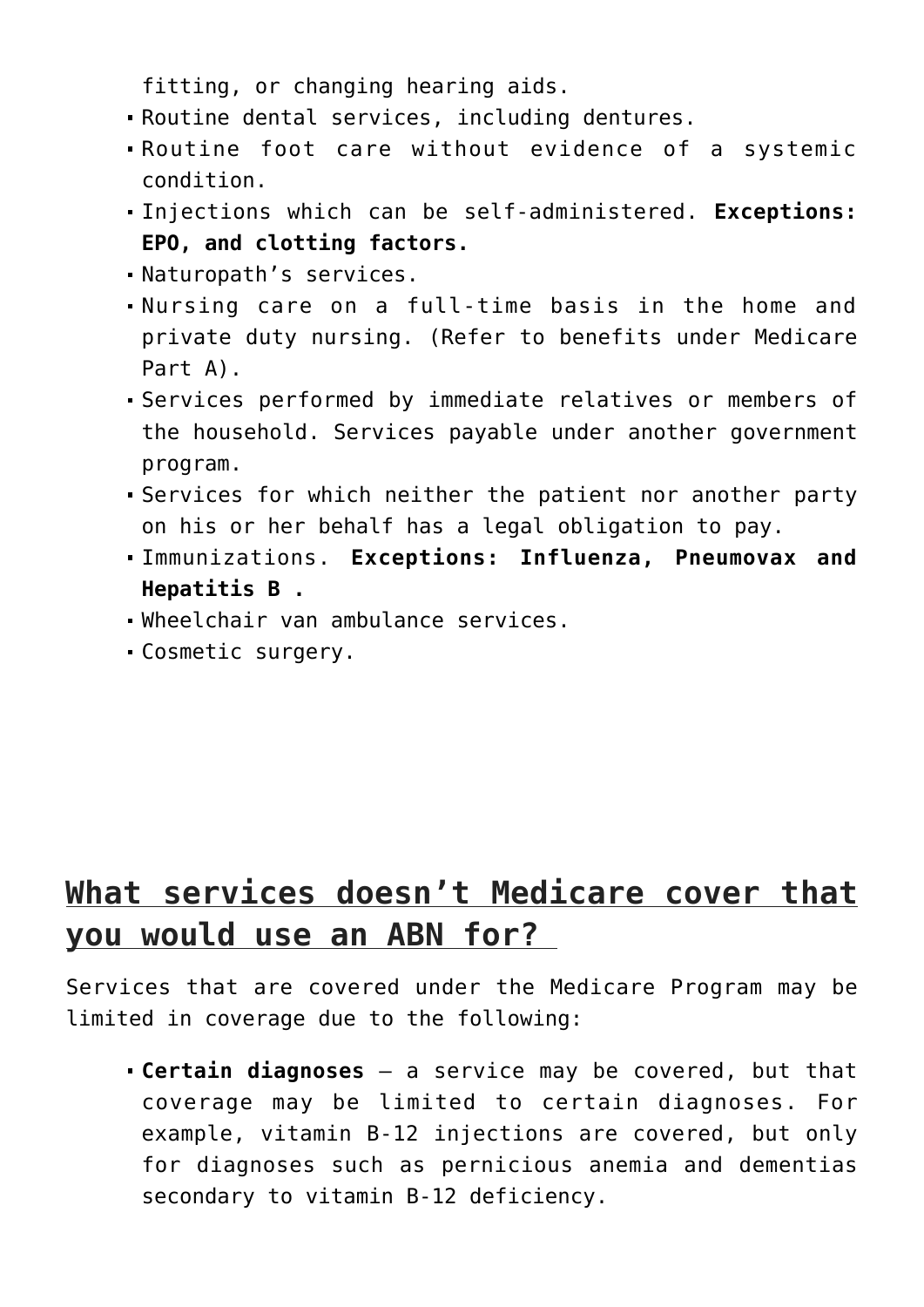- **Frequency/Utilization parameters** a service may be covered, but that coverage may be limited if the service is provided more frequently than allowed under a national coverage determination (NCD), a local coverage determination (LCD), or a clinically accepted standard of practice. For example, a screening colonoscopy (G0105) may be paid once every 24 months for beneficiaries who are at high risk for colorectal cancer otherwise the service is limited to once every 10 years and not within 48 months of a screening sigmoidoscopy.
- **Proven clinical efficacy** if a service is considered investigational, experimental, or of questionable usefulness, the service may be denied as not reasonable and necessary. For example, Acupuncture is considered experimental/investigational in the diagnosis or treatment of illness or injury. Claims will deny because procedure/treatment has not been deemed "proven to be effective" by the payer.

## **Probably the hardest question to answer is : WHO should be responsible for getting the ABN signed by the patient?**

The Answer is : EVERYONE!

Remember, you can't have a patient sign a "blanket ABN" to use any time Medicare denies a service as non-covered. That's fraud. You cannot have the patient sign the ABN after the procedure or service is provided. That's fraud, too. The only time you may get the ABN signed is before the patient receives the service and after you clearly explain what Medicare might not cover, why they might not cover it, and if they don't cover it, what the cost will be to the patient.

The WHO is so hard because often the person who has the most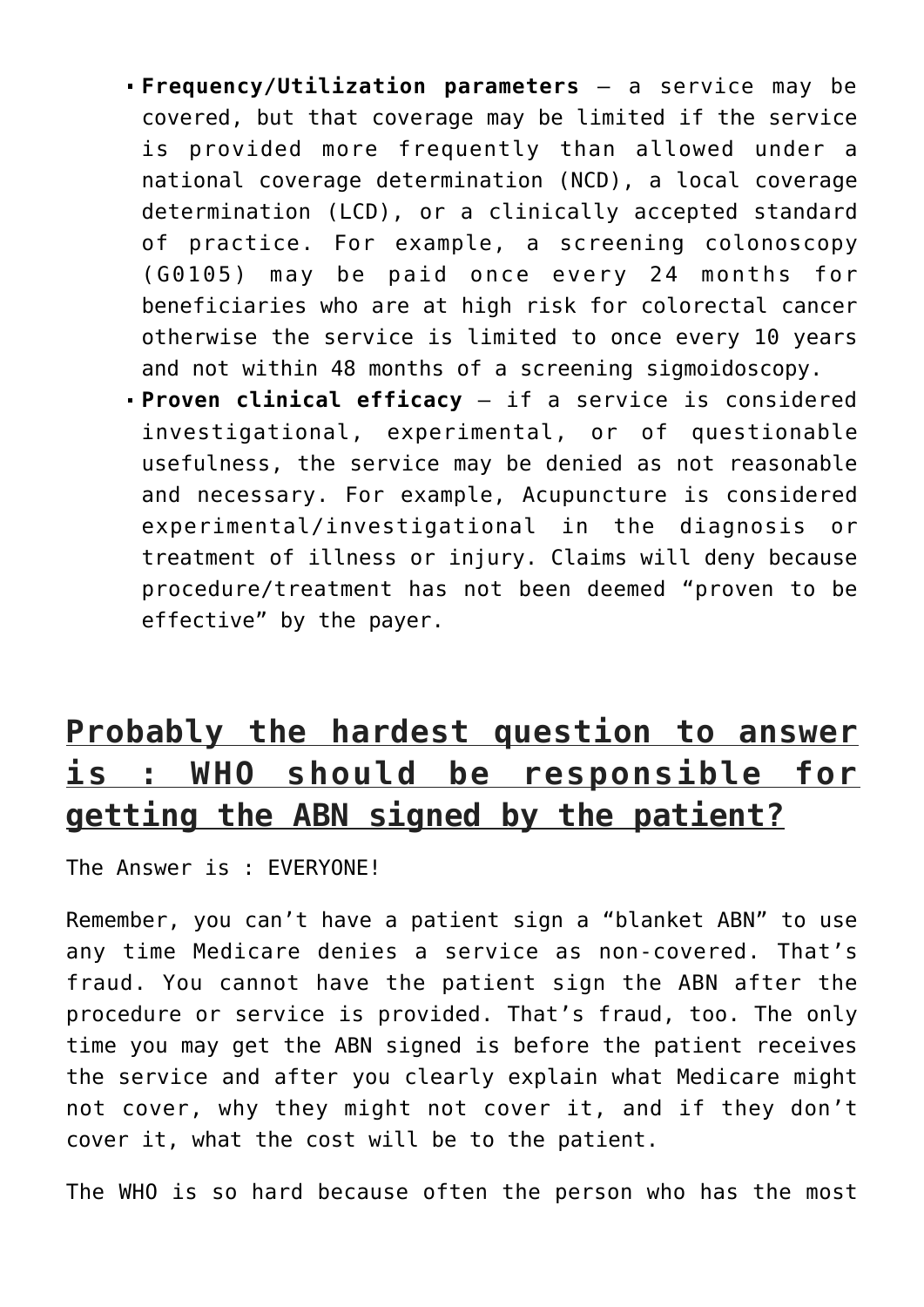knowledge about Medicare (your coder, biller, or manager) sits in the back of the office and might never even see the patient on their way in or out the office. Many practices have given up on the ABN process because figuring out the workflow can be challenging.

## **Don't give up! You can implement ABNs in your practice and here's how:**

If you have an EMR, this is a slam dunk because your system should be preloaded with the Medicare service limitations and when you place an order for a service that may not be covered, your EMR should warn you and generate an ABN. Nice!

If you don't have an EMR, follow these steps:

- 1. Review the Medicare coverage guidelines and **compile a list of services** your group provides or orders.
- 2. **Print the list with price range**s on the back of the ABN form (turn them over and run them through your printer or copier). You can print your own ABNs with your services and prices, but if you have very many services, you may not have enough room on the ABN. You may also choose to have more than one preprinted ABN – one with labs, one with services.
- 3. **Have a full staff meeting** to discuss the ABN and your plan to implement a program to use ABNs when appropriate. Discuss the Medicare guidelines and what services your practice provides and educate the staff on the circumstances for which an ABN is appropriate. EVERYONE needs to help each other learn and master ABNs. Make sure everyone understands that the ABN is not in place to take money from Medicare patients – it is an opportunity to educate the Medicare patient
- 4. **Create a custom chart** for your group that combines the services you provide with the associated rules. Post the chart in each exam room, the lab, the check-out station,